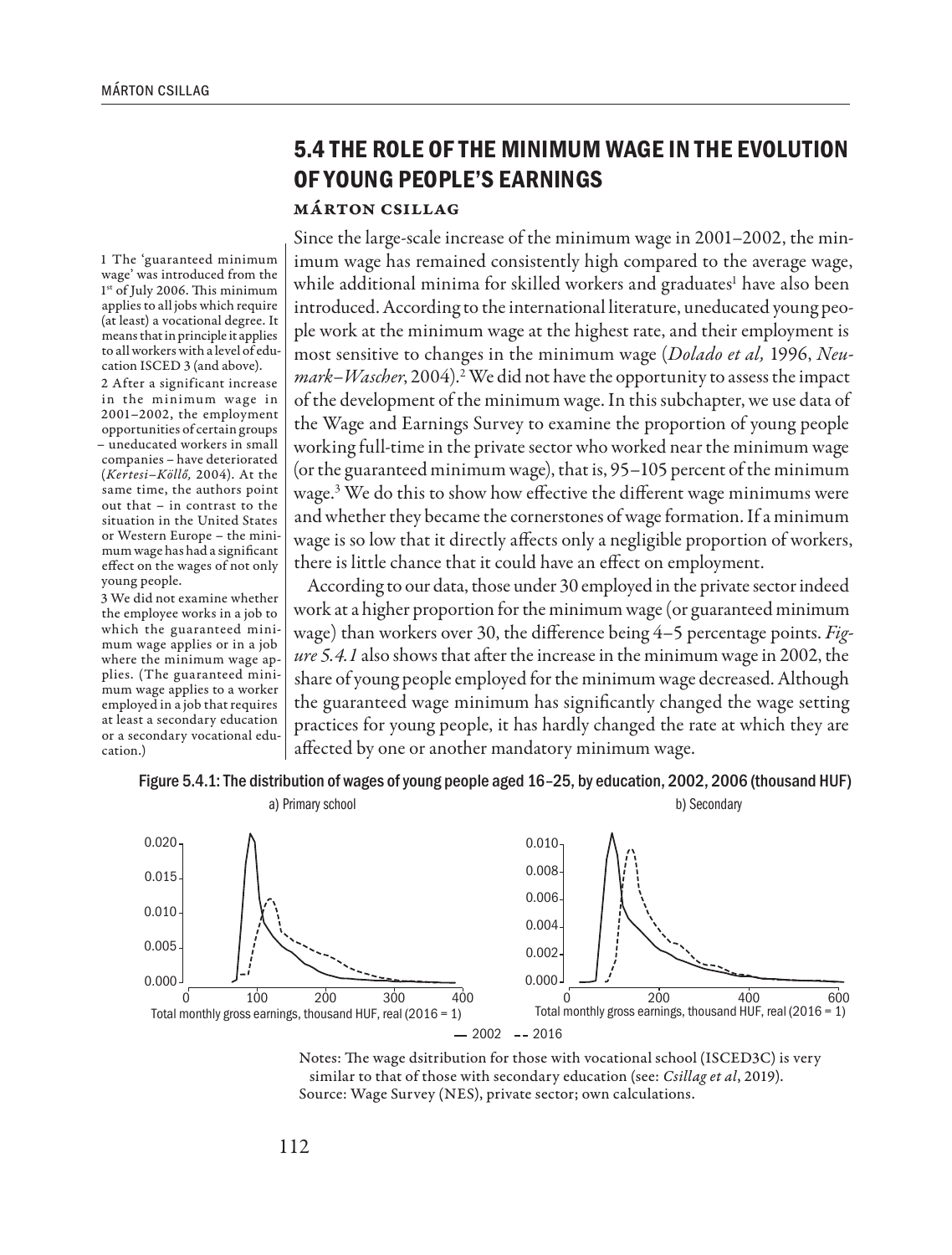The minimum wage (or the guaranteed wage minimum) can affect not only the low-educated, but also those who completed vocational school or secondary school (*Table 5.4.1*)*.* It is also noteworthy that the guaranteed minimum wage has become the norm among young people who completed vocational school or secondary school (in the spirit of the law).

|                    | 2002    | 2009    |              | 2016    |              |
|--------------------|---------|---------|--------------|---------|--------------|
|                    | minimum | minimum | guaranteed   | minimum | guaranteed   |
| Level of Education | wage    | wage    | minimum wage | wage    | minimum wage |
| Below age 30       |         |         |              |         |              |
| Primary school     | 25      | 17      | 13           | 17      | 10           |
| Vocational school  | 30      | 10      | 20           | 8       | 23           |
| Secondary          | 23      | 5       | 14           | 4       | 18           |
| Tertiary           | 9       |         | 4            |         | 9            |
| Total              | 24      | 7       | 13           | 6       | 16           |
| Above age 30       |         |         |              |         |              |
| Primary school     | 21      | 15      | 12           | 15      | 13           |
| Vocational school  | 22      | 6       | 16           | 6       | 19           |
| Secondary          | 14      | 3       | 10           | 3       | 14           |
| Tertiary           | 8       |         | 3            |         | 4            |
| Total              | 17      | 5       | 11           | 5       | 14           |

Table 5.4.1: The percentage of 16–29 and 30–64 year-olds employed in the private sector who earn around the minimum wage or the guaranteed minimum wage

Source: Wage Survey (NES), private sector; own calculations.

Examining the wage distribution of young people, several developments become apparent. On the one hand, the role of the minimum wage has somewhat decreased for unskilled workers and vocational school graduates, and wage differentiation has increased. On the other hand, the wage distribution of vocational school graduates and secondary school graduates is "truncated" from the bottom to a significant extent by compliance with the guaranteed wage minimum. That is, in the case of vocational school and secondary school graduates, the guaranteed wage minimum has become effective (i.e., a substantial portion of employees would have lower wages if paying the minimum wage were not mandatory). This may have contributed to the increase in real wages in the lower half of the wage distribution, but may have held back employment growth for some groups. For this reason, it may be justified to examine active instruments that provide tax incentives and wage subsidies for companies employing young people (see subchapter 5.3 for more details); and to conduct more detailed studies on the employment impact of the introduction of the guaranteed minimum wage.